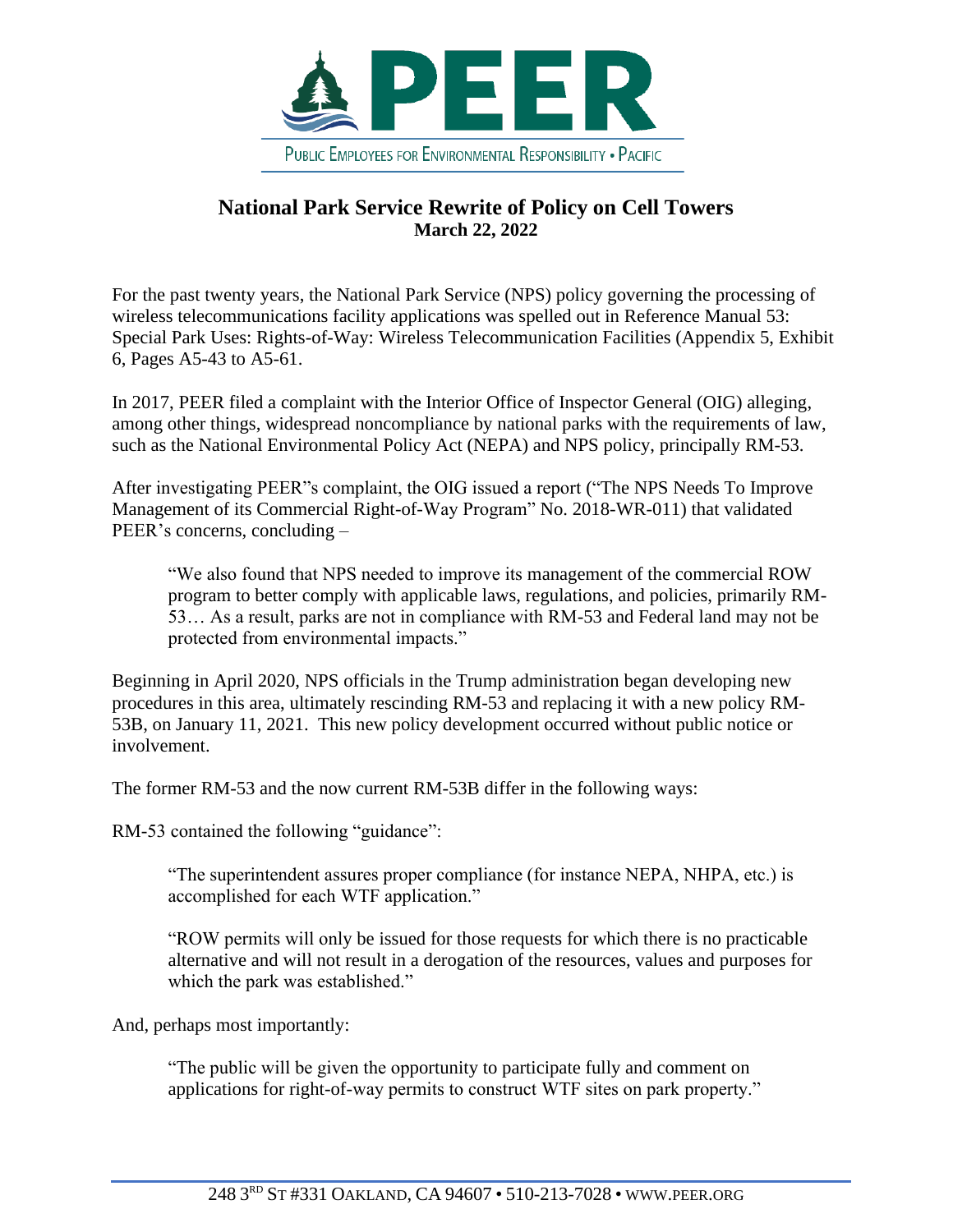Public involvement started with the park's receipt of an application and continued through the EA process:

"Following a 'yes' or 'maybe' decision, and no later than 10 days after receipt of the application, the park will perform the following simultaneous actions….mail notice to the park's list of potential interested parties advising receipt of application, if the park has developed such a list, or by posting a notice of receipt of application for a WTF site in a newspaper of general circulation in the affected area and/or the nearest metropolitan area newspaper. The purpose of this notice is to notify other FCC licensees… and to promote public and local governmental participation…"

After preparation of an Environmental Assessment (EA), the park was supposed to "initiate a 30 day public comment period by posting a notice in the newspapers as above and in the *Federal Register* of availability of the EA for comment…" [NPS considered this *Federal Register* requirement in RM-53 obsolete after rewriting its NEPA Handbook in 2015.]

It is noteworthy that Director's Order (DO) 53A, the first policy promulgated by NPS in late 1997 to deal with wireless telecommunications facilities, called for two Federal Register notices to alert the public, one at the application stage and one at the EA stage. That DO was repealed in April 2000.

Under RM-53, a "complete" SF-299 application required the following documentation:

- "Maps showing the 'before' and 'after' levels and signal strength for the proposed WTF [Wireless Telecommunications Facility] site(s)."
- "Maps showing all other WTF sites and their coverage operated by the applicant up to a 15-mile radius (or other distance determined appropriate by the superintendent)."
- "Propagation maps from the applicant showing its proposed buildout of sites within a 15 mile radius of the proposed site within the next five years (or other distance or time frame determined appropriate by the superintendent)."
- "For each proposed site, a schematic site plan and elevations showing the equipment and antennas to be installed, including supporting structures…" and
- "A realistic photo-simulation acceptable to the park depicting what the proposed WTF(s) and access, if applicable, would look like after installation."

Just nine days before the end of the Trump administration, NPS finalized RM-53B. NPS offered this explanation as to why these changes were necessary:

"The revisions found herein were necessitated by outdated information and guidance that is confusing, inconsistent with best practices and processes, and out of step with current technology…"

The principal changes affected by RM-53B are –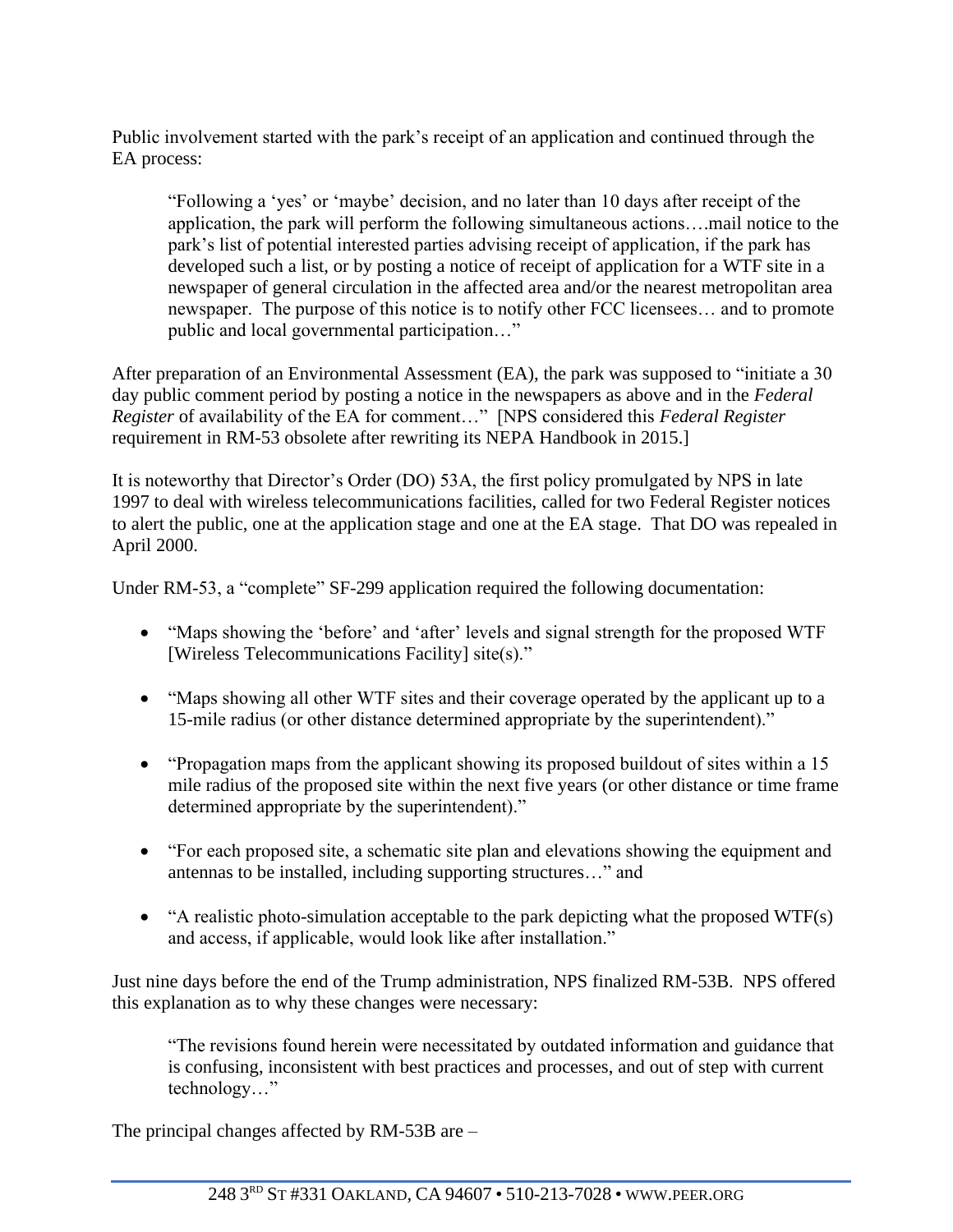- 1. Public notice and involvement are now discretionary, as in the following provisions:
- "Park Guidance and Planning": If a telecom site plan is prepared: "As a general principle, the public should be included in the planning process and public comments should be solicited."
- Among the "pre-contact preliminary actions" to be taken: "Developing a mailing list of the public who demonstrated their interest in this or similar issues over the years. The public should be included in the planning process and given the opportunity to comment when appropriate."
- At the application stage, after receipt of the SF-299: "When a request is received by the park for a telecommunications facility, the park should consider notifying other telecommunications companies authorized to serve the park… The park should also consider whether notification or civic engagement (see Director's Order #75A) with the public is appropriate, regardless of the level of public notification required by environmental compliance (see Director's Order #12 and the NPS NEPA Handbook). Civic engagement typically occurs prior to any NEPA public involvement. Installation of telecommunication sites in NPS units is often of interest to the public, and some public notice or civic engagement may be appropriate, especially if expanding service into new areas of the park."

This change is significant because in approving new or expanded WTFs, the NPS often evades the public notice provisions of NEPA (by issuing a Categorical Exclusion) and NHPA (with a finding of "no adverse effect"). By contrast, RM-53 reminded NPS of its obligation to allow the public to "participate fully and comment on applications for right-of-way permits to construct WTF sites on park property."

2. Key material is no longer required for a "complete" SF-299:

Among other excisions, these two sets of information are no longer required to be publicly disclosed:

- $\checkmark$  "Maps showing all other WTF sites and their coverage operated by the applicant up to a 15 mile radius (or other distance determined appropriate by the superintendent)"; and
- $\checkmark$  "Propagation maps from the applicant showing its proposed buildout of sites within a 15 mile radius of the proposed site within the next five years (or other distance or time frame determined appropriate by the superintendent)."

Also no longer required are balloon tests, though the park may request "further materials and studies later, including balloon tests (to assist with signal tests and visibility questions) and further analyses of the impacts of any radio signals."

Paradoxically, RM-53B continues RM-53's requirement that, "To reach a decision on the request, the Superintendent should have all of the following documentation in the decision file…